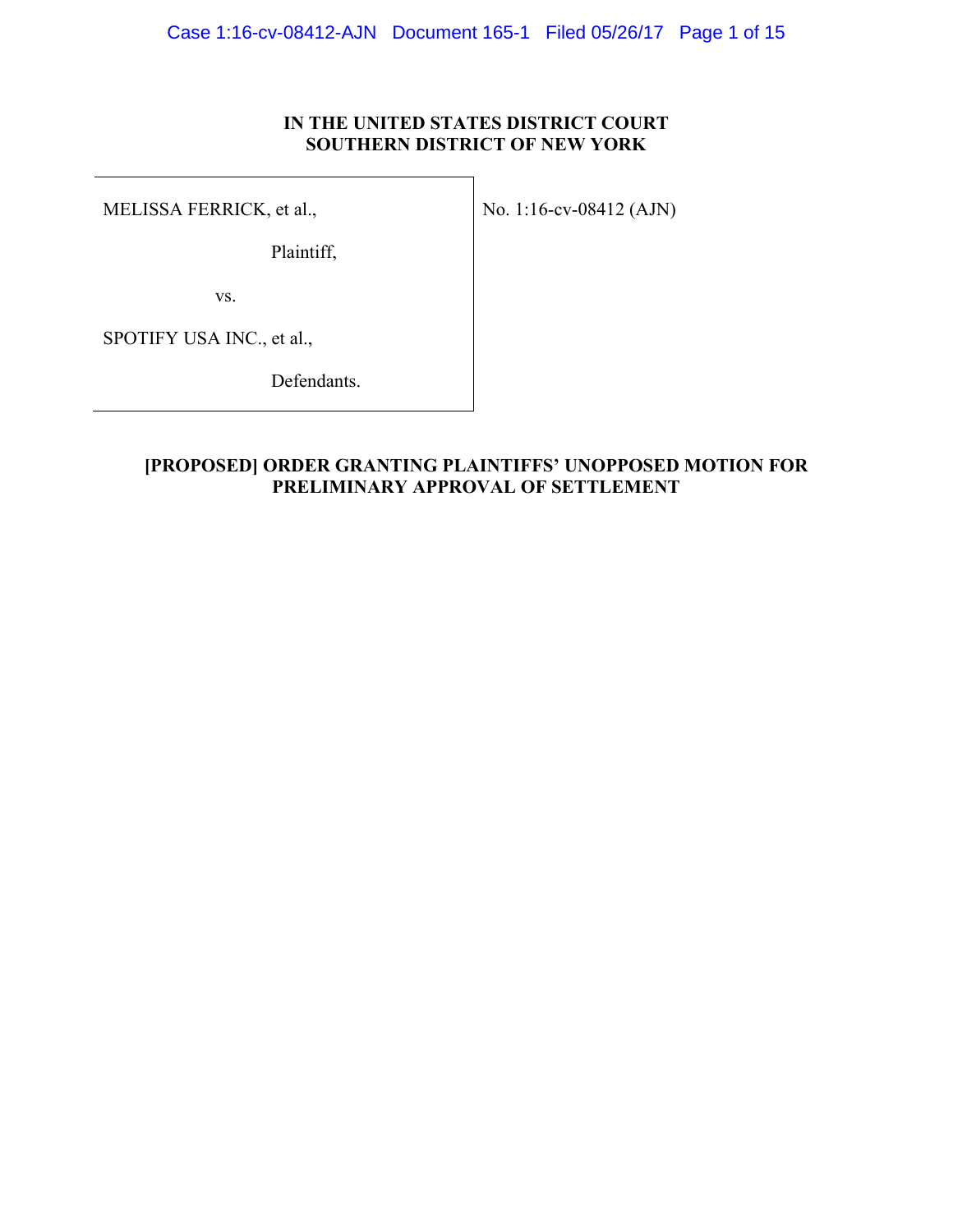### Case 1:16-cv-08412-AJN Document 165-1 Filed 05/26/17 Page 2 of 15

Pending before the Court is the unopposed Motion for Preliminary Approval of Settlement filed by Plaintiffs Melissa Ferrick, individually and doing business as Nine Two One Music and Right on Records/Publishing ("Ferrick"), Jaco Pastorius, Inc. ("Pastorius"), and Gerencia 360 Publishing, Inc. ("Gerencia") (collectively "Class Plaintiffs" or "Plaintiffs"), individually and on behalf of the putative Settlement Class. For the reasons stated here, the Court grants Plaintiffs' Motion, conditionally certifies the Settlement, preliminarily approves the Settlement, and enters the schedule set forth below for notice to Settlement Class Members, optout and objection deadlines, and for a final approval hearing.

**WHEREAS**, on May 26, 2017, the parties filed a Settlement Agreement and Release ("Settlement" or "Settlement Agreement"), which, together with the exhibits thereto, sets forth the terms and conditions for the Settlement and release of certain claims against Defendant Spotify USA Inc. ("Spotify"). The Settlement Agreement was entered into only after extensive arm's-length negotiations by experienced counsel and in mediations and additional telephonic and in-person follow-up under the guidance of the Honorable Layn R. Phillips (Ret.);

**WHEREAS**, the Court having considered the Settlement Agreement (which defines the capitalized terms used herein) and all of the files, records, and proceedings in this Action, and it appearing to the Court that upon preliminary examination that the Settlement appears fair, reasonable, and adequate, and that a hearing should and will be held after notice to the Settlement Class to confirm that the Settlement is fair, reasonable, and adequate, and to determine whether a Judgment approving the Settlement and an Order dismissing the Action based upon the Settlement be entered;

1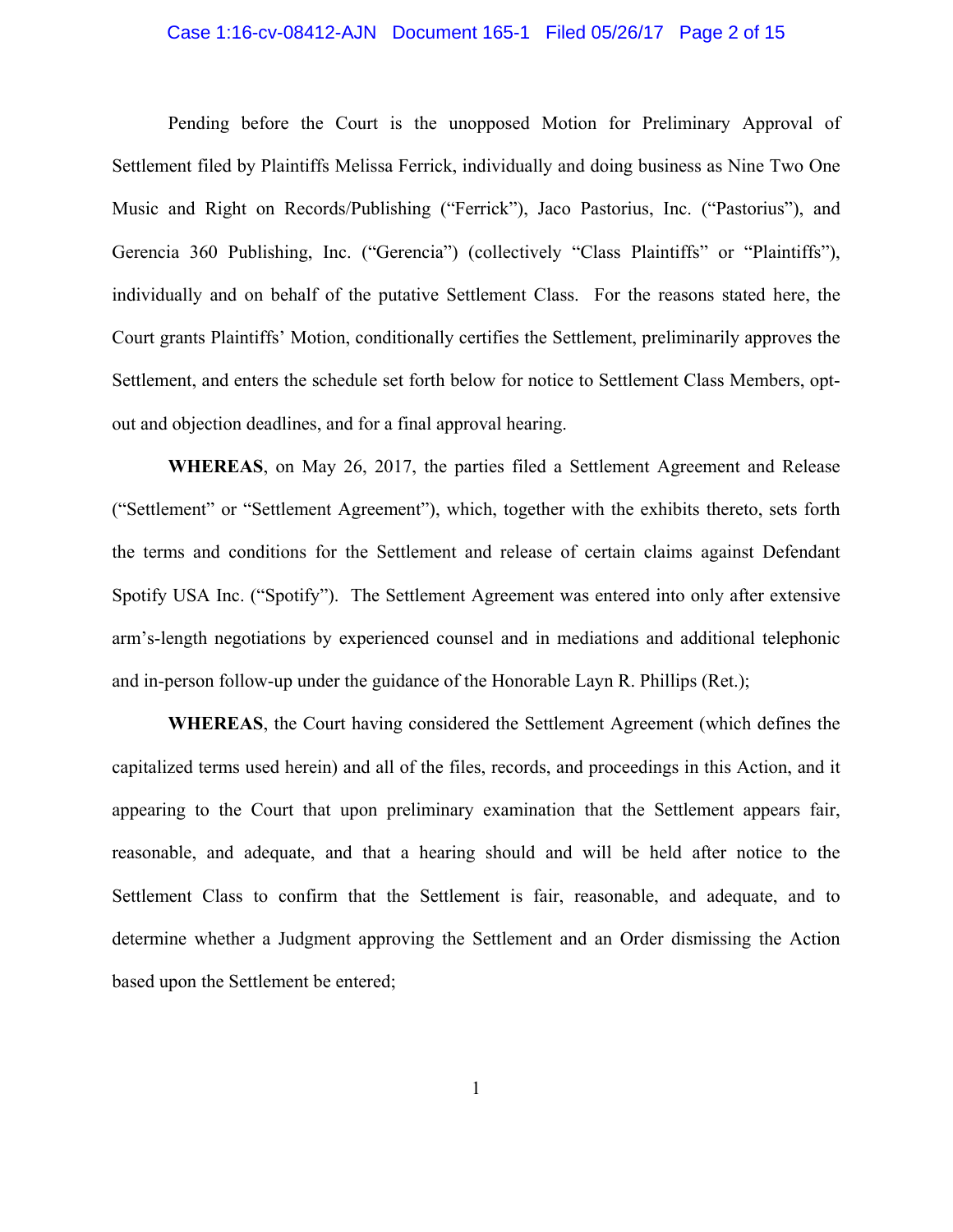## Case 1:16-cv-08412-AJN Document 165-1 Filed 05/26/17 Page 3 of 15

# **NOW, THEREFOR, pursuant to Federal Rule of Civil Procedure 23, IT IS HEREBY ORDERED:**

1. The capitalized terms used herein shall have the meanings set forth in the Settlement.

2. The Court preliminarily approves the Settlement as set forth in the Settlement as being fair, reasonable and adequate to the Settlement Class, subject to the right of any Settlement Class Member to challenge the fairness, reasonableness or adequacy of the Settlement and to show cause, if any exists, why a final judgment dismissing the Action against Spotify, and ordering the release of the Released Claims against the Spotify Releasees, should not be entered after due and adequate notice to the Settlement Class as set forth in the Settlement and after a hearing on final approval.

3. The Court finds that the Settlement was entered into at arm's length by highly experienced counsel with the assistance of a mediator and is sufficiently within the range of reasonableness that notice of the Settlement should be given as provided in the Settlement.

4. The Court finds that the proposed distribution plan is sufficiently fair and reasonable that notice of the distribution plan should be given as provided in the Notice.

## **I. THE CLASS, CLASS REPRESENTATIVE, AND CLASS COUNSEL**

5. For purposes of settlement only, the Court has jurisdiction over the subject matter of this action and personal jurisdiction over the parties and the members of the Settlement Class described below.

6. Pursuant to Rule 23(b)(3) of the Federal Rules of Civil Procedure, and for the purposes of settlement only, the Settlement Class is preliminarily certified, consisting of the following: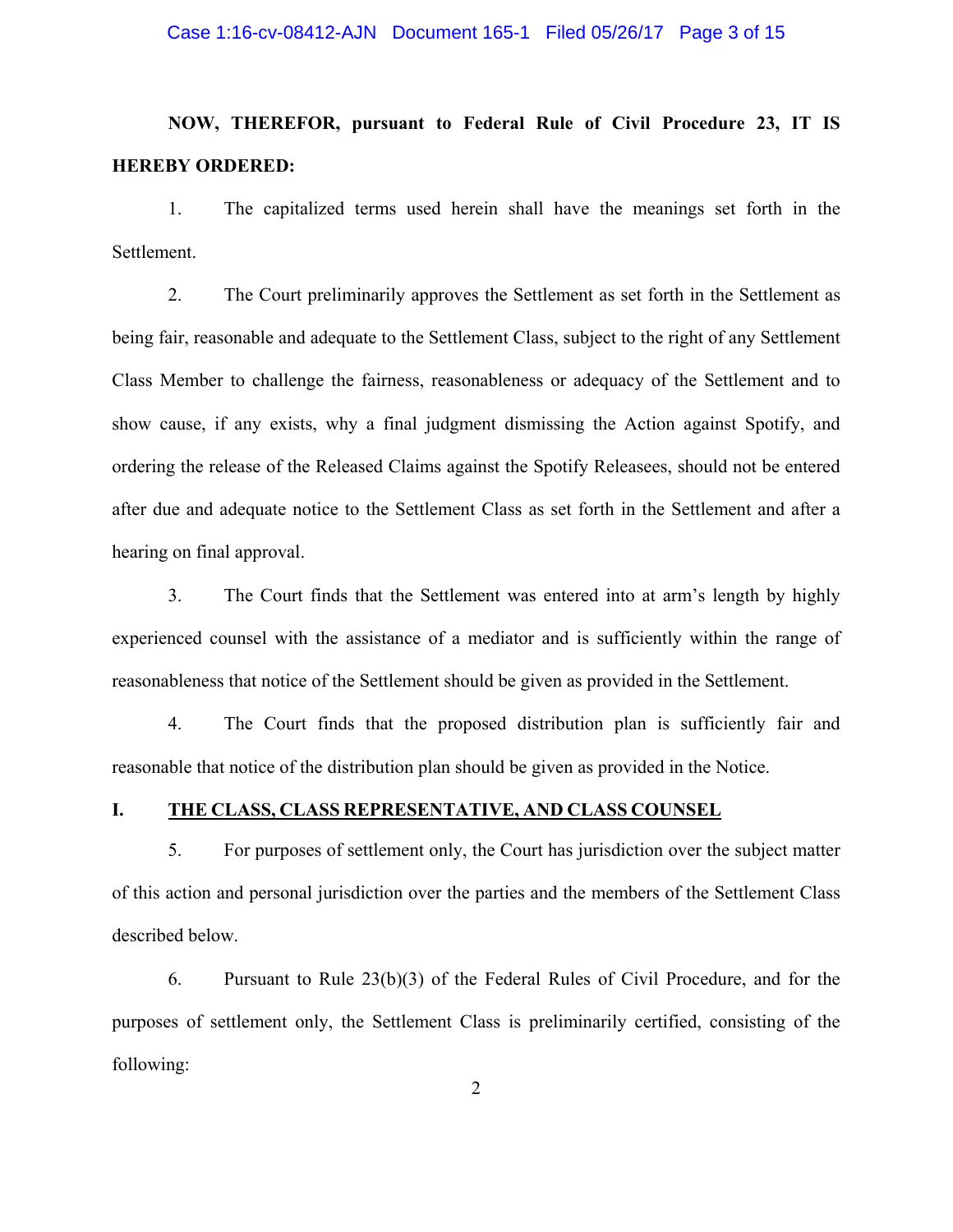All persons or entities who own copyrights in one or more musical compositions (a) for which a certificate of registration has been issued or applied for on or before a call 2017; and (b) that was made available by Spotify for interactive streaming and/or limited downloads during the Class Period (December 28, 2012 through the Preliminary Approval Date) without a license.

The following are excluded from the Settlement Class: (i) Spotify and its affiliates, employees, and counsel; (ii) federal, state, and local governmental entities; (iii) the Court; (iv) persons and entities who, in 2016, executed a Participating Publisher Pending and Unmatched Usage Agreement in connection with the Pending and Unmatched Usage Agreement, dated as of March 17, 2016, between Spotify and the National Music Publishers' Association, or any other person or entity who has agreed not to bring a claim against Spotify in this Action; and (v) any person or entity who has already provided Spotify with a release with respect to claims concerning musical compositions for which a certificate of registration has been issued or applied for, but the exclusion applies solely with respect to such released claims.

7. Pursuant to Federal Rule of Civil Procedure 23, and for settlement purposes only,

Plaintiffs Ferrick, Pastorius, and Gerencia are hereby appointed Class Plaintiffs representing the Settlement Class. Gradstein & Marzano, P.C. and Susman Godfrey L.L.P. are hereby appointed as Class Counsel for purposes of the Settlement, as the Court has determined that the requirements of Rule 23(g) of the Federal Rules of Civil Procedure are fully satisfied by this appointment.

8. The Court preliminarily finds that the proposed Settlement Class meets all the applicable requirements of Federal Rules of Civil Procedure  $23(a)$  and  $(b)(3)$ , and hereby certifies the Settlement Class for settlement purposes only. The Court hereby preliminarily finds, in the specific context of the Settlement, that:

(a) Numerosity: The Settlement Class likely consists of hundreds of thousands of members, and thus satisfies the numerosity requirement of Federal Rule of Civil Procedure 23(a). Joinder of these widely dispersed, numerous Settlement Class Members into one suit would be impracticable.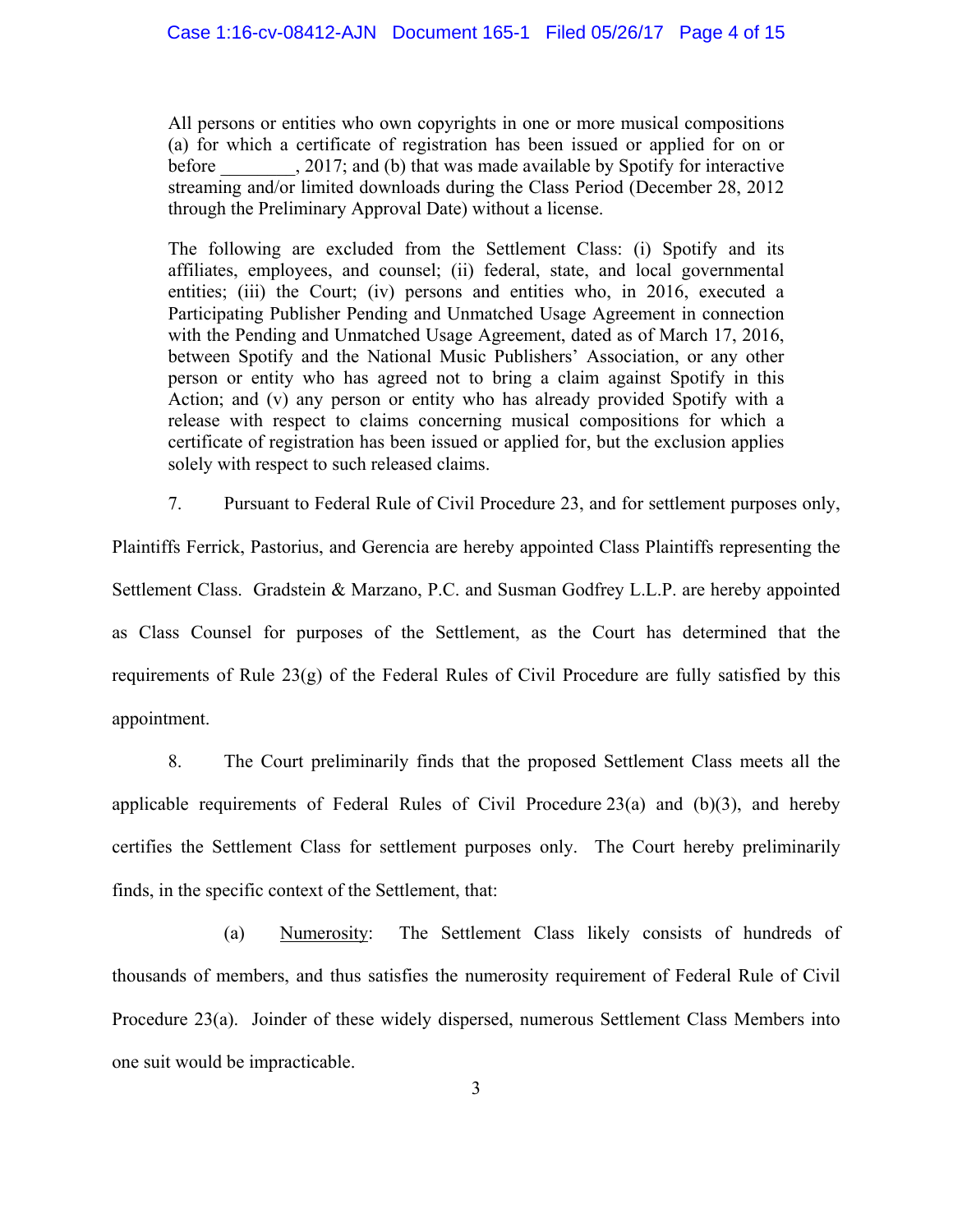## Case 1:16-cv-08412-AJN Document 165-1 Filed 05/26/17 Page 5 of 15

(b) Commonality: There are questions of law and fact, with regard to the alleged activities of Spotify, common to the claims of copyright infringement of the members of the Settlement Class. Because the Settlement eliminates the need to hold a trial and Spotify would be waiving its numerous affirmative defenses that it contends raise individualized issues, this case involves a number of common issues that satisfy Rule  $23(a)(1)$ 's commonality requirement, including, *inter alia*, (1) whether Spotify reproduced and distributed musical compositions through interactive streaming and/or limited downloads without a license; (2) whether Spotify's reproduction and distribution of musical compositions through interactive streaming and/or limited downloads without a license constitutes direct infringement in violation of the Copyright Act, 17 U.S.C. § 101 *et seq*.; (3) whether Spotify acted willfully with respect to the acts complained of herein; (4) the basis and method for determining and computing damages, including statutory damages; and (5) whether Spotify's infringing conduct is continuing, thereby entitling the members of the class to injunctive or other relief.

(c) Typicality: The claims of the Class Plaintiffs are typical of the claims of the Settlement Class they seek to represent: They each allege that they suffered an injury from Spotify's alleged copyright infringement, as does the rest of the Settlement Class. Therefore, in the context of this Settlement, the element of typicality is satisfied, especially in light of the fact that, as noted above, under the Settlement Spotify would be waiving its numerous affirmative defenses that it contends raise individualized issues.

(d) Adequate Representation: The Class Plaintiffs' interests do not conflict with, and are co-extensive with, those of absent Settlement Class Members. The Class Plaintiffs will fairly and adequately represent the interests of the Settlement Class. Additionally, this Court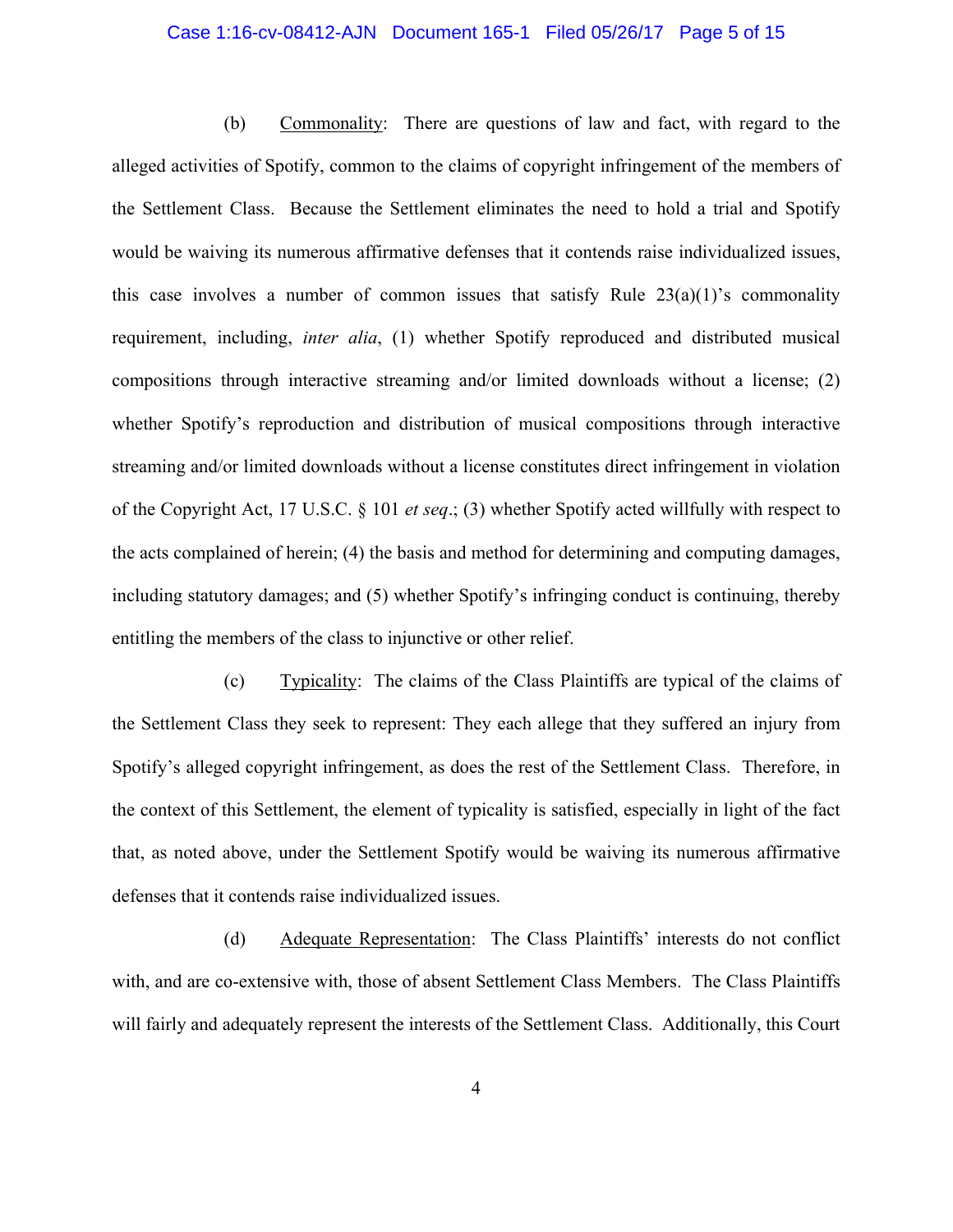#### Case 1:16-cv-08412-AJN Document 165-1 Filed 05/26/17 Page 6 of 15

recognizes the experience of Class Counsel and finds under Federal Rule of Civil Procedure that the requirement of adequate representation of the Settlement Class has been fully met.

(e) Predominance of Common Issues: The questions of law and fact common to the Settlement Class Members predominate over any questions affecting only individual Settlement Class Members. In the context of this Settlement, in which Spotify is waiving its numerous affirmative defenses that it contends would raise individualized issues, these common issues predominate over any individual questions, favoring class treatment.

(f) Superiority of the Class Action Mechanism: The class action mechanism is ideally suited for treatment of the settlement of these matters. Class certification promotes efficiency and uniformity of judgment, among other reasons, because the many Settlement Class Members will not be forced to separately pursue claims or execute settlements in various courts around the country. Moreover, because the Settlement obviates the need to conduct a trial, concerns that Spotify would raise with the manageability of the trial that might be present if Spotify were not waiving its numerous affirmative defenses are absent here. Therefore, the class action mechanism is superior to other available methods for the fair and efficient adjudication of the controversy.

9. The Court further finds that (i) the Settlement Class Members have a limited interest in individually prosecuting the claims at issue; (ii) it is desirable to concentrate the claims in this forum; and (iii) it is unlikely that there will be difficulties encountered in administering this Settlement.

10. The Class Plaintiffs are Ferrick, Pastorius, and Gerencia. Based upon the Court's familiarity with the claims and parties, and the negotiation and mediation process overseen by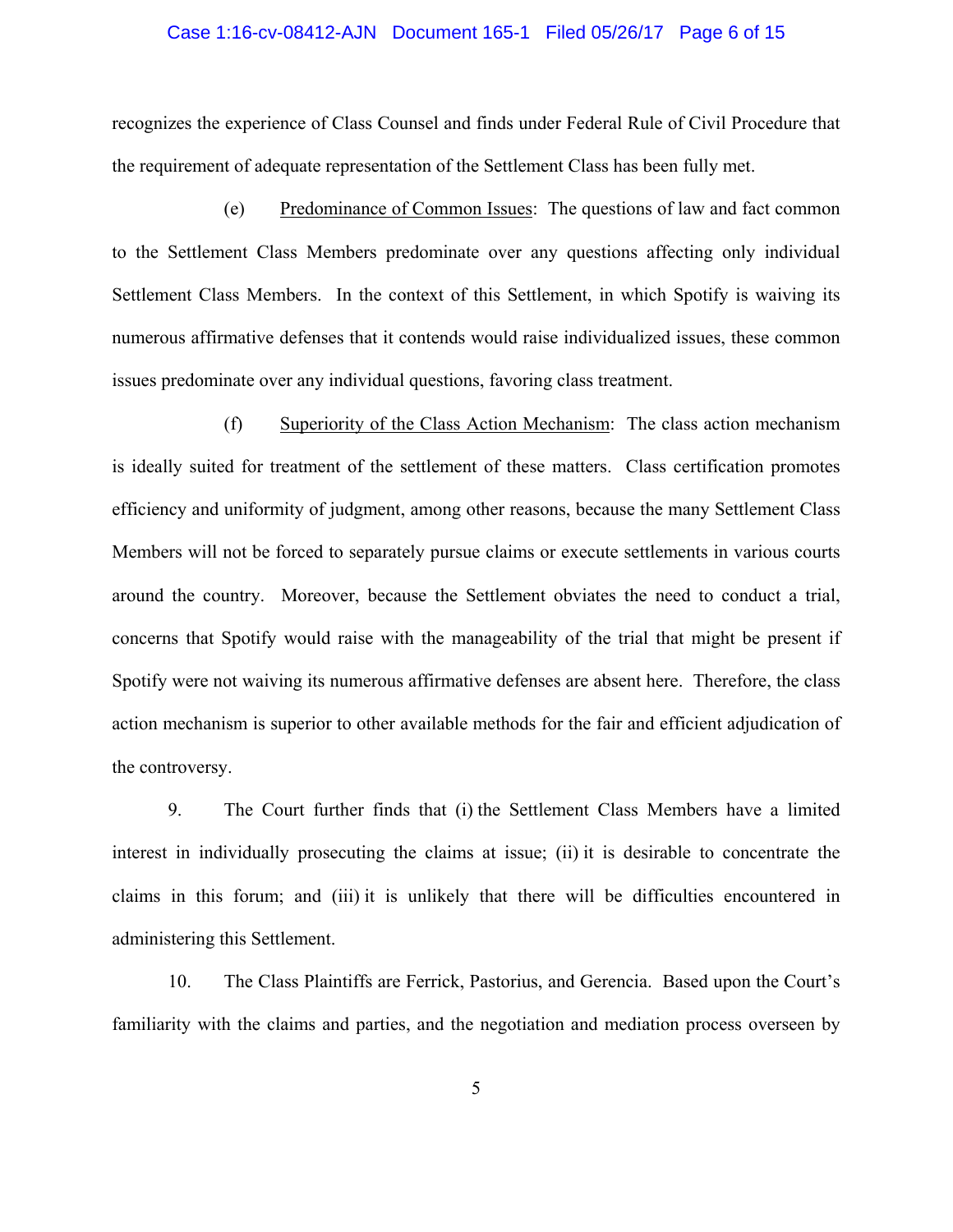#### Case 1:16-cv-08412-AJN Document 165-1 Filed 05/26/17 Page 7 of 15

the Honorable Layn R. Phillips (Ret.), the Court preliminarily finds that these designated Class Plaintiffs are appropriate for settlement purposes. The Court finds that the Class Plaintiffs are members of the Settlement Class.

11. If the Settlement Agreement is terminated or is not consummated for any reason whatsoever, the certification of the Settlement Class shall be void, and Plaintiffs and Spotify shall be deemed to have reserved all of their rights as set forth in the Settlement Agreement, including but not limited to the issues related to all claims, defenses, and issues under Federal Rule of Civil Procedure.

# **II. NOTICE TO SETTLEMENT CLASS MEMBERS**

12. The Court has considered the proposed Class Notice, Publication Notice, Postcard Notice, and Notice Plan referenced in the Settlement Agreement and attached as exhibits to the Settlement Agreement and/or described in the declarations of Stephen J. Cirami and Marian Dicus, and finds that the forms, content, and manner of notice proposed by the parties and approved herein meet the requirements of due process of the United States Constitution and Federal Rule of Civil Procedure 23, are the best notice practicable under the circumstances, constitute valid, due and sufficient notice to all persons and entities entitled to notice, and satisfy the constitutional requirements of notice and any other applicable law, rule and/or regulation. The Court approves the notices in all respects (including the proposed forms of notice and the notice provisions of the Settlement Agreement), and orders that notice be given in substantial conformity therewith.

13. The costs of disseminating the notice shall be paid by Spotify in accordance with the Settlement Agreement. All costs of providing the Class Notice, Publication Notice, Postcard Notice, and Notice Plan as provided herein, including the costs of identifying address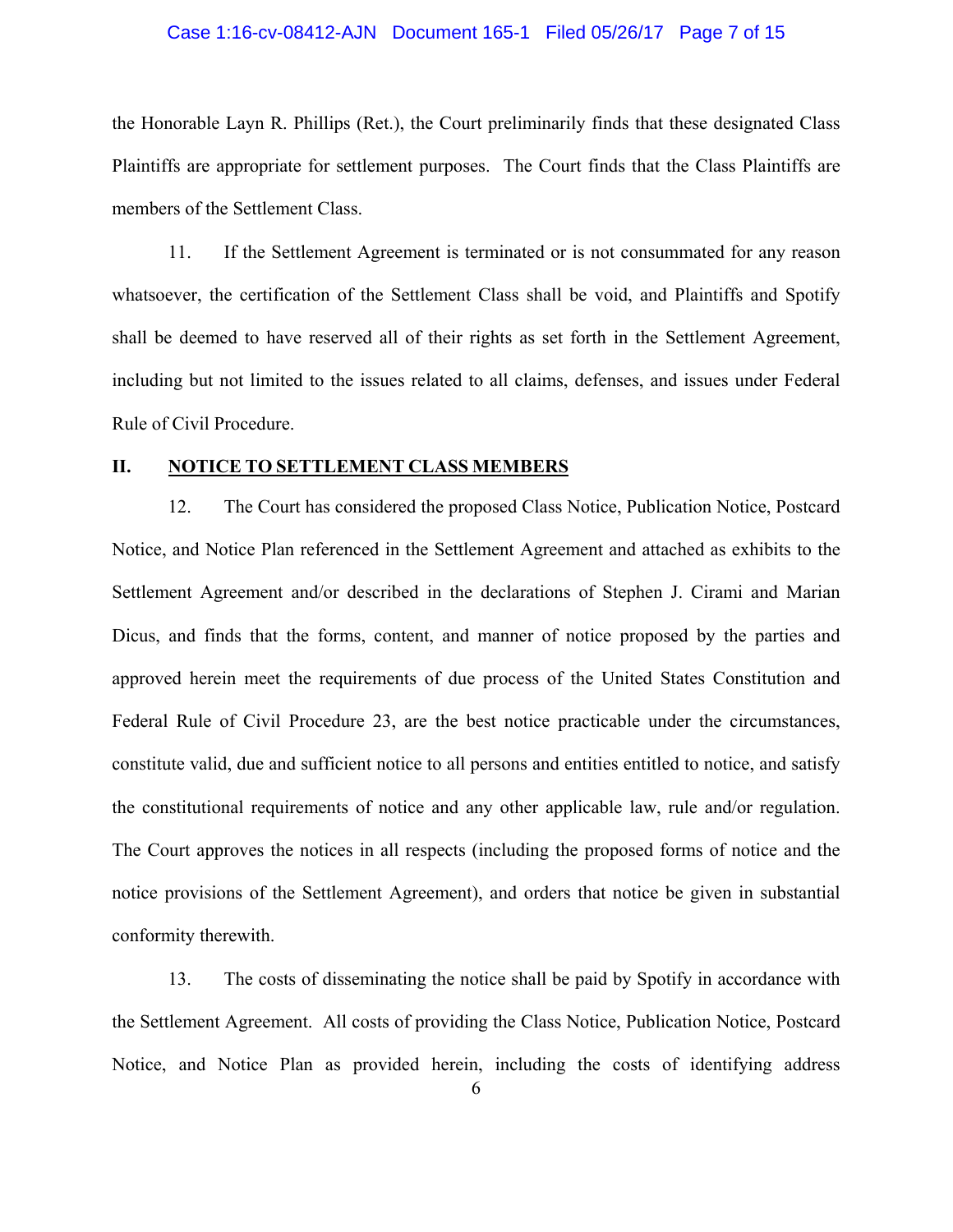## Case 1:16-cv-08412-AJN Document 165-1 Filed 05/26/17 Page 8 of 15

information for Settlement Class Members and the costs of printing, web hosting and/or publishing the notices, shall be paid for by Spotify.

## **III. CONFIDENTIALITY**

14. Any information received by the Settlement Administrator in connection with the Settlement Class that pertains to a particular Settlement Class Member, or information submitted in conjunction with a Request for Exclusion (other than the identity of the entity requesting exclusion), shall not be disclosed to any other person or entity other than Class Counsel, Spotify's Counsel, Spotify, and the Court, or as otherwise provided in the Settlement Agreement.

## **IV. REQUEST FOR EXCLUSION FROM THE SETTLEMENT CLASS**

15. Settlement Class Members who wish to be excluded from Settlement Class shall mail a written Request for Exclusion to the Settlement Administrator, so that it is postmarked no later than seventy-five (75) days after entry of the Preliminary Approval Order, which is also no later than thirty (30) days after the first Publication Notice is to be provided. A Request for Exclusion that is not postmarked to the Settlement Administrator on or before the Opt-Out Deadline, including any Requests for Exclusion that are sent to the wrong location, shall be deemed invalid.

16. To be valid, a Request for Exclusion must contain all of the following information: (a) the full legal name of the Settlement Class Member; (b) telephone number, mailing address, and email address (if available) of the Settlement Class Member; (c) the U.S. copyright registration number (or copyright registration application number) for each copyrighted musical composition owned in whole or in part by the Settlement Class Member; and (d) the statement that "I request to be excluded from the proposed class settlement in *Ferrick et al. v. Spotify USA Inc.*, No. 1:16-cv-8412-AJN (S.D.N.Y.)."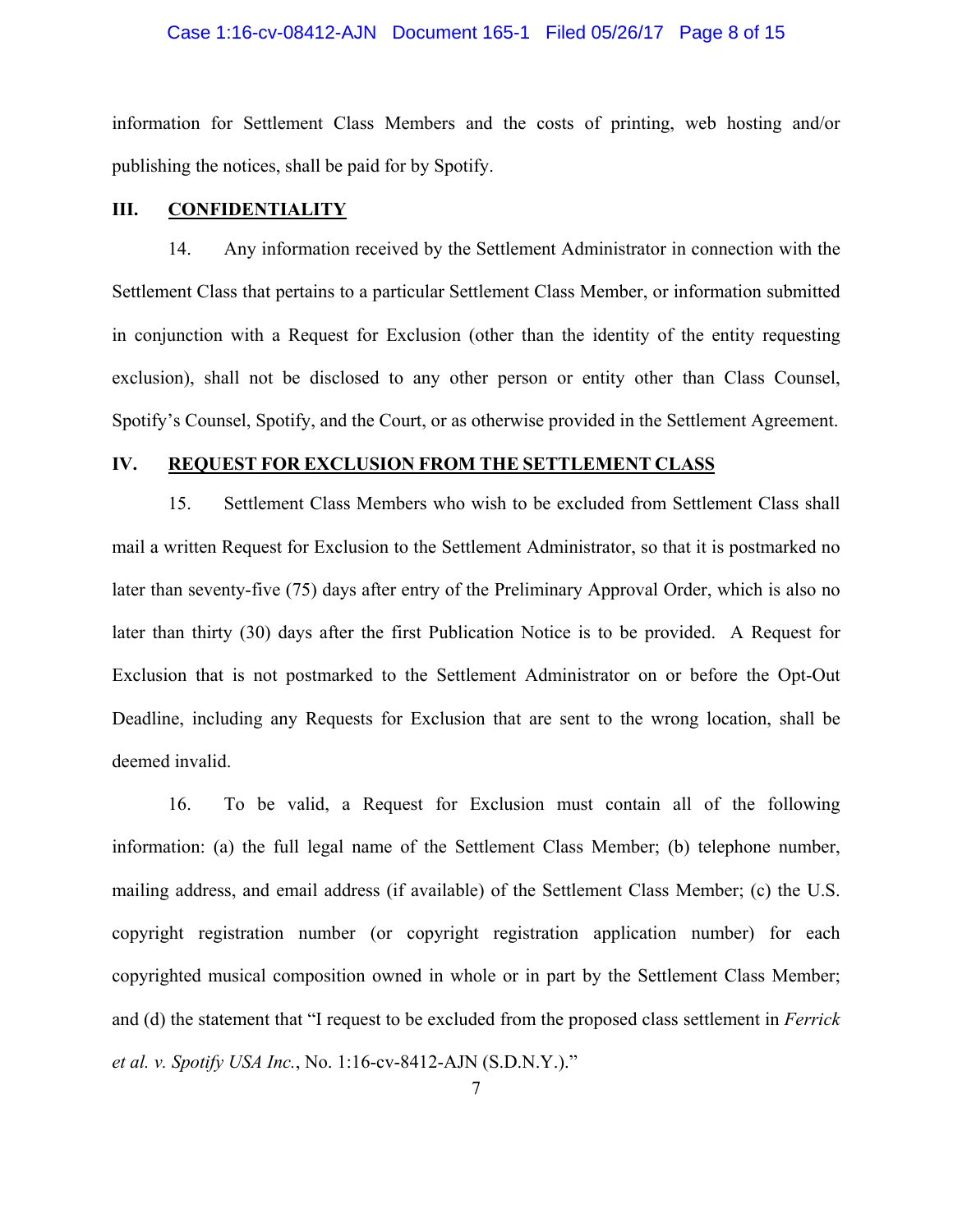#### Case 1:16-cv-08412-AJN Document 165-1 Filed 05/26/17 Page 9 of 15

17. For any Settlement Class Member who owns more than one copyrighted musical composition that the Settlement Class Member contends that Spotify made available for interactive streaming and/or limited downloading without a license, the Request for Exclusion must identify every separate composition. Otherwise, the Request for Exclusion shall be valid only with respect to that Settlement Class Member's claims with respect to the compositions identified on a timely submitted Request for Exclusion.

## **V. APPOINTMENT OF SETTLEMENT ADMINISTRATOR**

18. The Court appoints Garden City Group LLC as the Settlement Administrator. Responsibilities of the Settlement Administrator shall include the following: (a) providing notice to the Settlement Class, as provided in Paragraph 12 of the Settlement Agreement; (b) creating and maintaining a Settlement Website, from which Settlement Class Members can access copies of the Complaint, the Settlement Agreement, the Class Notice, this Preliminary Approval Order and other important documents and information about the Settlement; (c) setting up and maintaining a toll-free telephone number and fielding telephone inquiries about the Settlement; (d) setting up and maintaining an email address and fielding email inquiries about the Settlement; (e) creating and maintaining the Settlement Claims Webpage in accordance with the provisions of the Settlement Agreement; (f) reviewing, processing and approving Claim Forms and Royalty Claim Forms; (g) acting as a liaison between Settlement Class Members and the Parties; (h) directing the mailing of payments from the Net Settlement Fund and quarterly royalty payments under the Future Royalty Payments Program to Settlement Class Members who are Authorized Claimants and/or Identified Royalty Claimants; (i) preparing and providing a declaration to Spotify's and Class Counsel, no later than seven (7) calendar days prior to the Final Approval Hearing, that will attest to the compliance with the provisions of this Settlement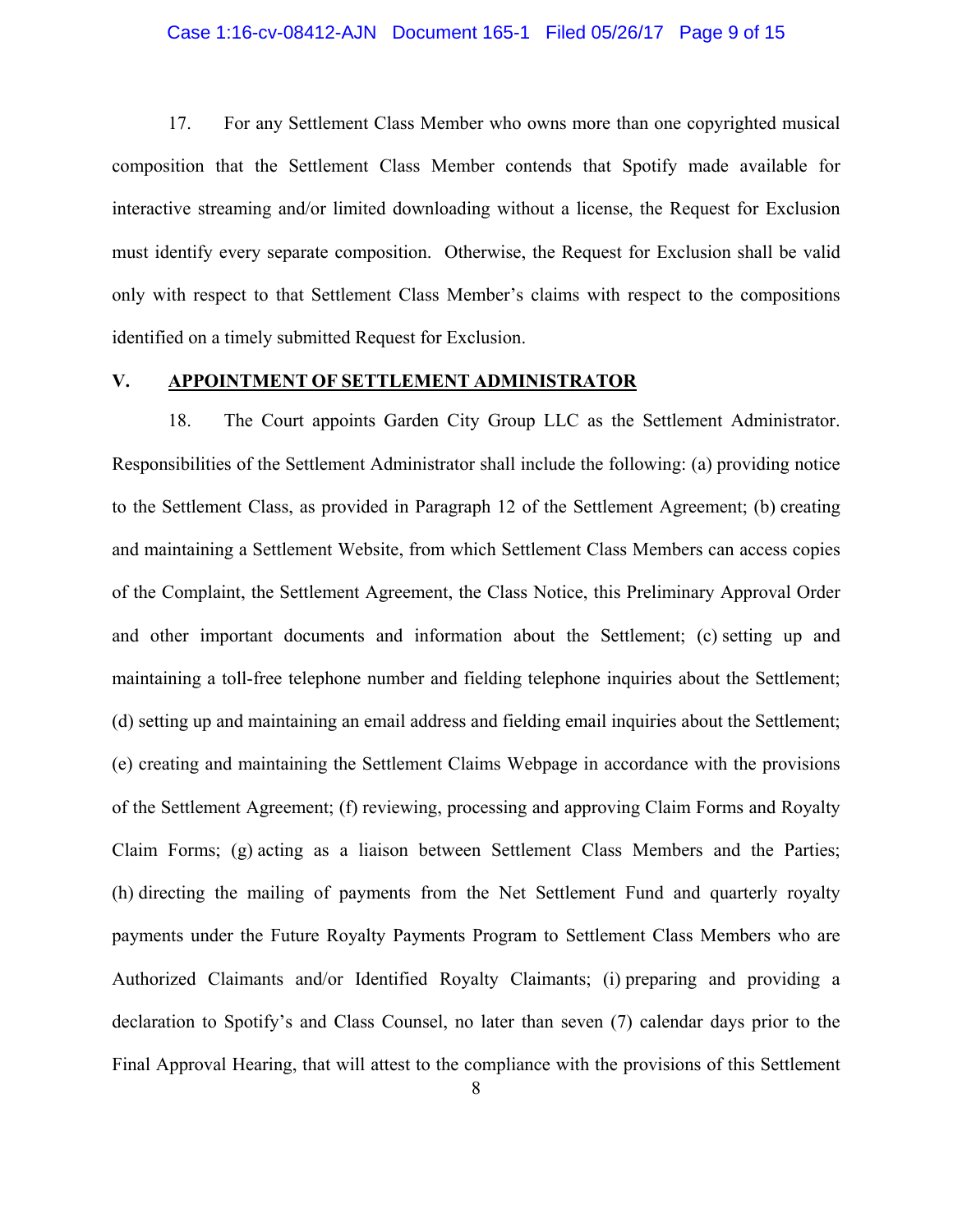## Case 1:16-cv-08412-AJN Document 165-1 Filed 05/26/17 Page 10 of 15

Agreement related to notice to the Settlement Class and list each Settlement Class Member who timely and validly opted out of the Settlement; and (j) perform any other tasks reasonably required to effectuate the Settlement.

19. No later than ten (10) calendar days before the objection deadline, the Settlement Administrator will file with the Court and serve both Class Counsel and Spotify's Counsel a declaration stating that the notice to the Settlement Class required by the Settlement Agreement has been completed in accordance with the terms of this Preliminary Approval Order.

## **VI. FINAL APPROVAL HEARING AND SCHEDULE**

20. A hearing (the "Final Approval Hearing") pursuant to Federal Rule of Civil Procedure 23(e) is hereby scheduled to be held before the Court no earlier than one hundred twenty-five (125) days from the date of entry of the Preliminary Approval Order.

21. The Final Approval Hearing pursuant to Federal Rule of Civil Procedure 23(e) is hereby scheduled to be held before the Court for the following purposes:

(a) to determine whether the applicable prerequisites for settlement class action treatment under Federal Rule of Civil Procedure 23 are met;

(b) to determine whether the Settlement is fair, reasonable and adequate, and should be approved by the Court;

(c) to determine whether any objections to the Settlement should be overruled;

(d) to determine whether the Fee Award requested by Class Counsel and the Incentive Awards to the Class Plaintiffs should be approved, and whether a Judgment finally approving the Settlement should be entered;

(e) to consider the distribution of the Settlement Fund pursuant to the Settlement; and

(f) to rule upon such other matters as the Court may deem appropriate.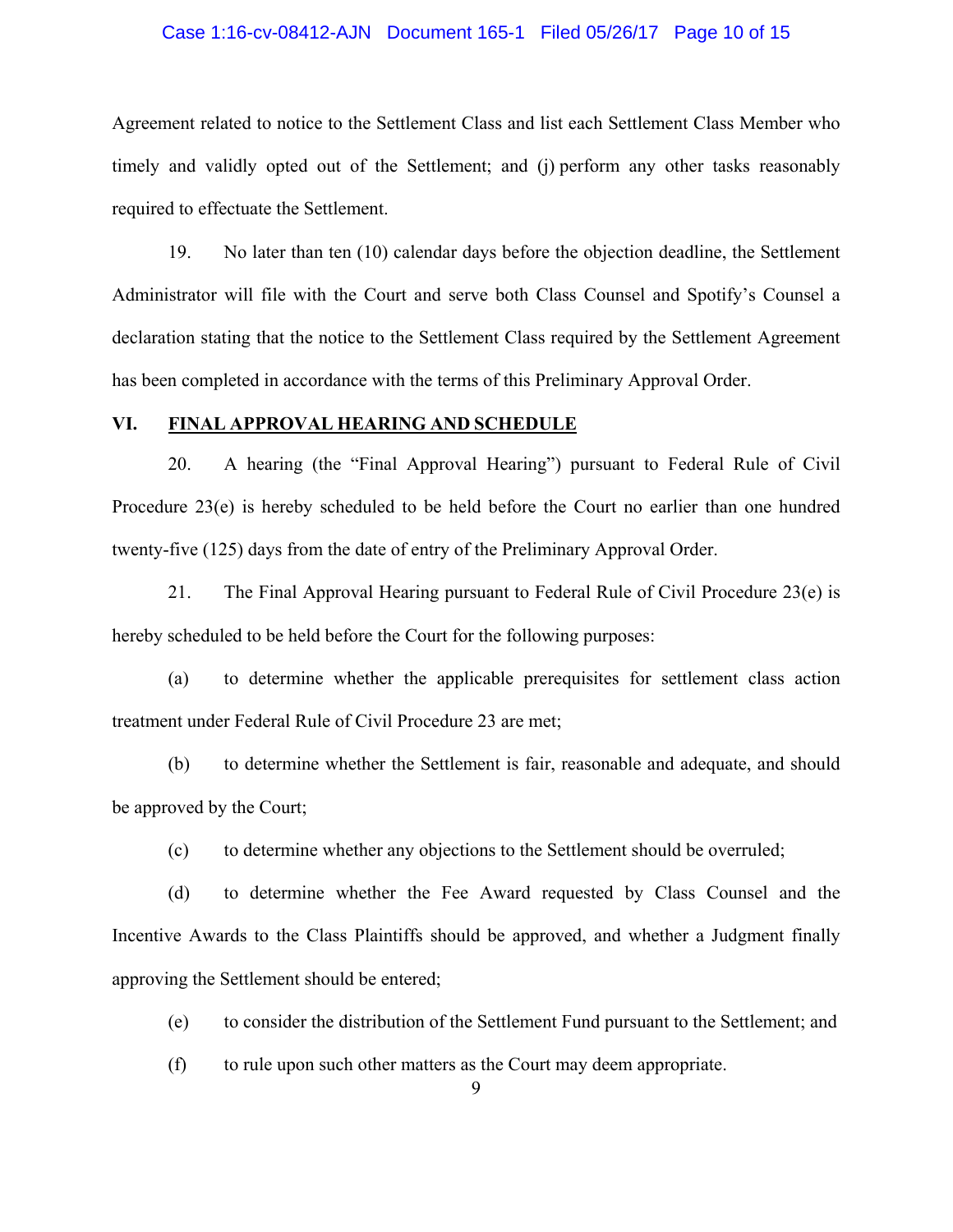## Case 1:16-cv-08412-AJN Document 165-1 Filed 05/26/17 Page 11 of 15

Briefs and papers in support of the final approval of the proposed settlement, the proposed distribution plan, and all papers in support of an award of attorneys' fees, reimbursement of costs, and Incentive Awards, shall be filed no later than twenty-one (21) days before the Final Approval Hearing. No later than seven (7) days before the Final Approval Hearing, all relevant reply papers shall be filed and served by the parties to the action. The Final Approval Hearing may be postponed, adjourned, transferred or continued by order of the Court without further notice to the Settlement Class. After the Final Approval Hearing, the Court may enter a Judgment approving the Settlement Agreement and an Order dismissing the Action in accordance with the Settlement Agreement that will adjudicate the rights of all Settlement Class Members.

22. For clarity, the deadlines the parties shall adhere to are as follows:

Spotify to serve the Class Action Fairness Act ("CAFA") Notice pursuant to 28 U.S.C. § 1715(b) by: June 5, 2017 (within 10 days after the filing of the Motion for Preliminary Approval)

Postcard Notice Mailed and/or Emailed by: \_\_\_\_\_\_\_\_\_\_\_\_\_\_, 2017 (*within 35 days after entry of Preliminary Approval Order*)

Publication Notice commences by:  $2017$  (*within 45 days after entry of Preliminary Approval Order*)

Settlement Administrator's declaration regarding notice to Settlement Class by \_\_\_\_\_\_\_\_\_\_, 2017 (*within 10 days prior to the Objection/Exclusion Deadline*)

Objection/Exclusion Deadline: \_\_\_\_\_\_\_\_\_\_\_\_\_\_, 2017 (*within 75 days after entry of Preliminary Approval Order*)

Final Approval and Fee and Cost Submissions:  $\qquad \qquad$ , 2017 (21 days *prior to Final Approval Hearing*)

Final Approval and Fee and Cost Reply Submissions:  $\frac{2017 (7)}{2017}$ *days prior to Final Approval Hearing*)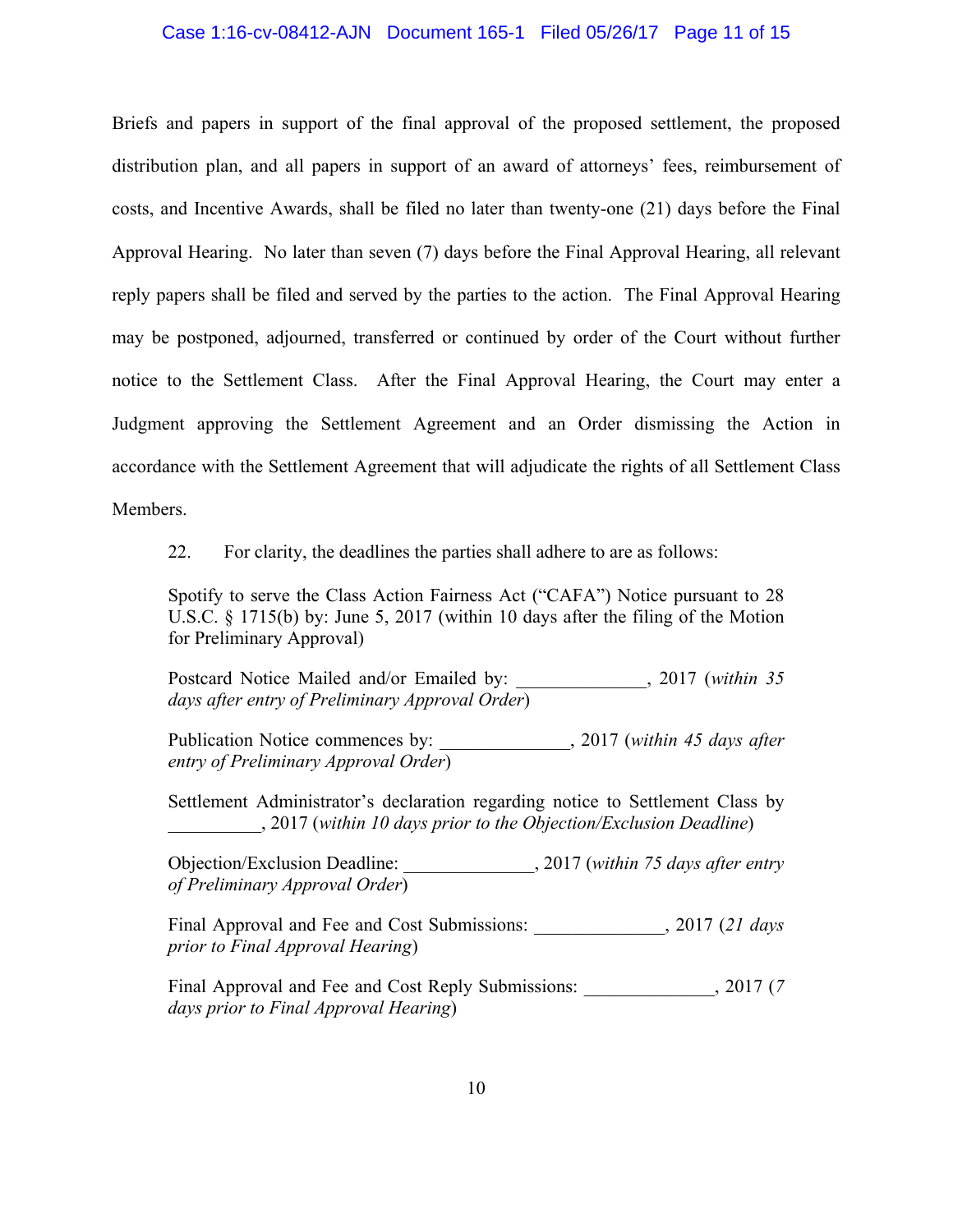## Final Approval Hearing: 2017 (*at least 125 days after entry of Preliminary Approval Order*)

23. Pending final determination of whether the Settlement should be approved, Class Plaintiffs and all Settlement Class Members who do not validly and timely request exclusion from the Settlement Class shall not commence or prosecute any action, suit, proceeding, claim, or cause of action in any court or before any tribunal to assert Released Claims against Spotify Releasees.

24. Any Settlement Class Member who does not submit a valid and timely Request for Exclusion may object to the fairness, reasonableness, or adequacy of or to any other aspect of the Settlement Agreement. To be considered by the Court, any such objection must be delivered in writing to Class Counsel and Spotify's counsel and filed with the Court no later than seventyfive (75) days after the entry of this Preliminary Approval Order. The written statement must include: (i) a detailed statement of the Settlement Class Member's objections, as well as the specific reasons, if any, for each objection, including any evidence and legal authority that the Settlement Class Member wishes to bring to the Court's attention; (ii) the Settlement Class Member's name, address, telephone number, and email address; and (iii) the U.S. copyright registration number (or copyright registration application number) for each Claimed Musical Work owned by the Settlement Class Member that Spotify made available for interactive streaming and/or limited downloading during the Class Period without a license. The objector must also list any other objections by the objector, or the objector's attorney, to any class action settlements submitted to any court in the United States in the previous five years.

25. If a Settlement Class Member wants to appear at the Final Approval Hearing and be heard with respect to objecting to the Settlement, that person or entity must file with the Court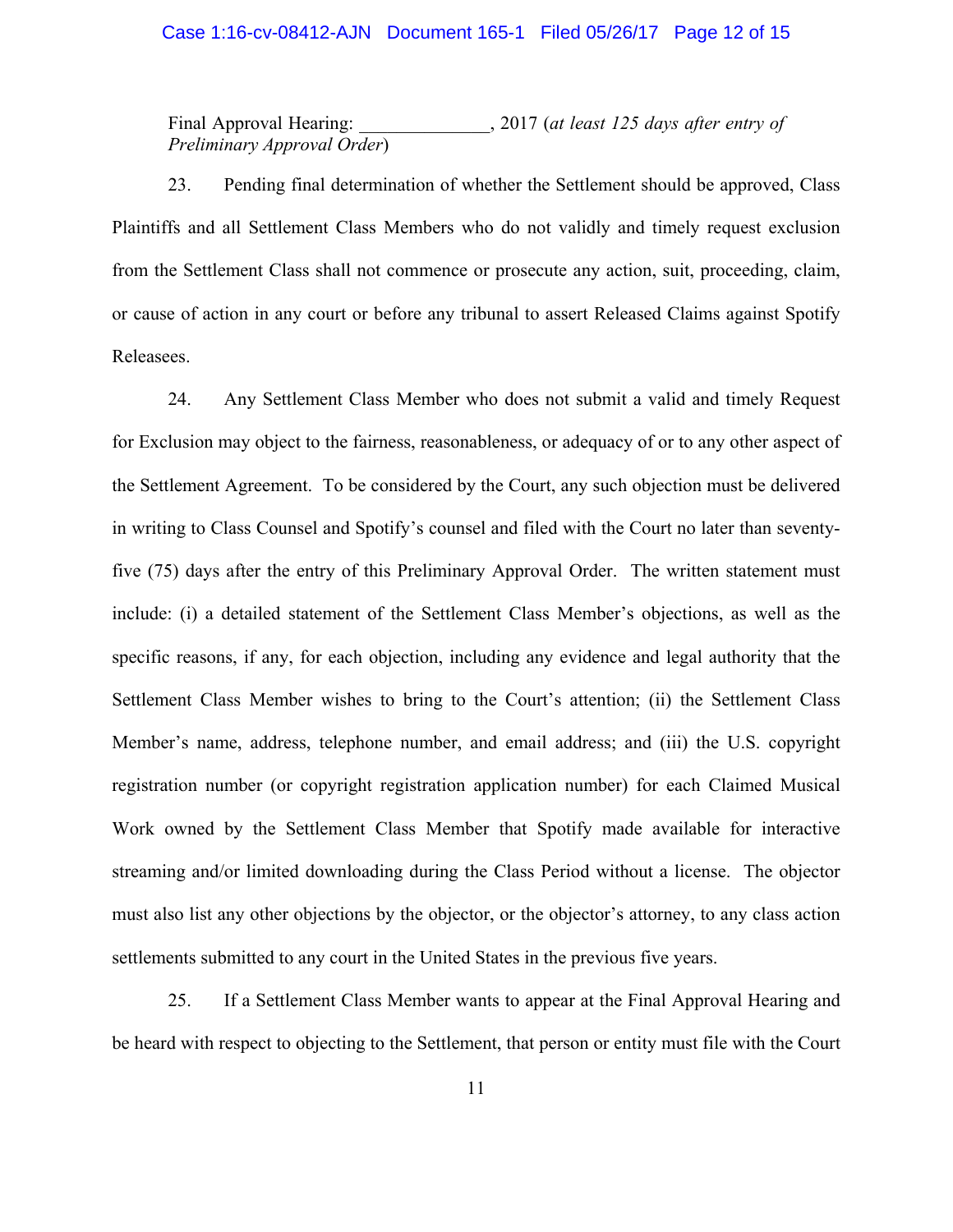## Case 1:16-cv-08412-AJN Document 165-1 Filed 05/26/17 Page 13 of 15

and serve on Class Counsel and Spotify's Counsel a written notice of the intention to appear at the Final Approval Hearing, along with that Settlement Class Member's written statement of objections. Any Settlement Class Member who fails to object in accordance with these terms shall be barred from being heard at the Final Approval Hearing and deemed to have waived all objections and shall be foreclosed from making any objection (whether by appeal or otherwise) to the Settlement. If a Settlement Class Member hires an attorney to represent him or her, at the Settlement Class Member's own expense, that attorney must file a notice of appearance with the clerk of the Court and must serve copies on Class Counsel and Defendant's Counsel no more than seventy-five (75) days after entry of this Order.

26. No discovery or other information sought regarding the Settlement Agreement, Settlement, this Motion, the Final Approval Order and Judgment, and any matters related thereto, by any Settlement Class Member, any counsel on behalf of any Settlement Class Member, or by any objector or counsel representing an objector shall be permitted absent further order of this Court. All other discovery and other pretrial proceedings in this Action are stayed and suspended until further order of the Court.

## **VII. OTHER PROVISIONS**

27. If the Settlement does not become effective, the order certifying the Settlement Class and all preliminary and/or final findings or stipulations regarding certification of the Settlement Class shall be automatically vacated, voided and treated as if never filed, and the parties will retain and reserve all positions with respect to the litigation, and the litigation shall proceed as if no settlement had been reached, except insofar as expressly provided to the contrary in the Settlement Agreement.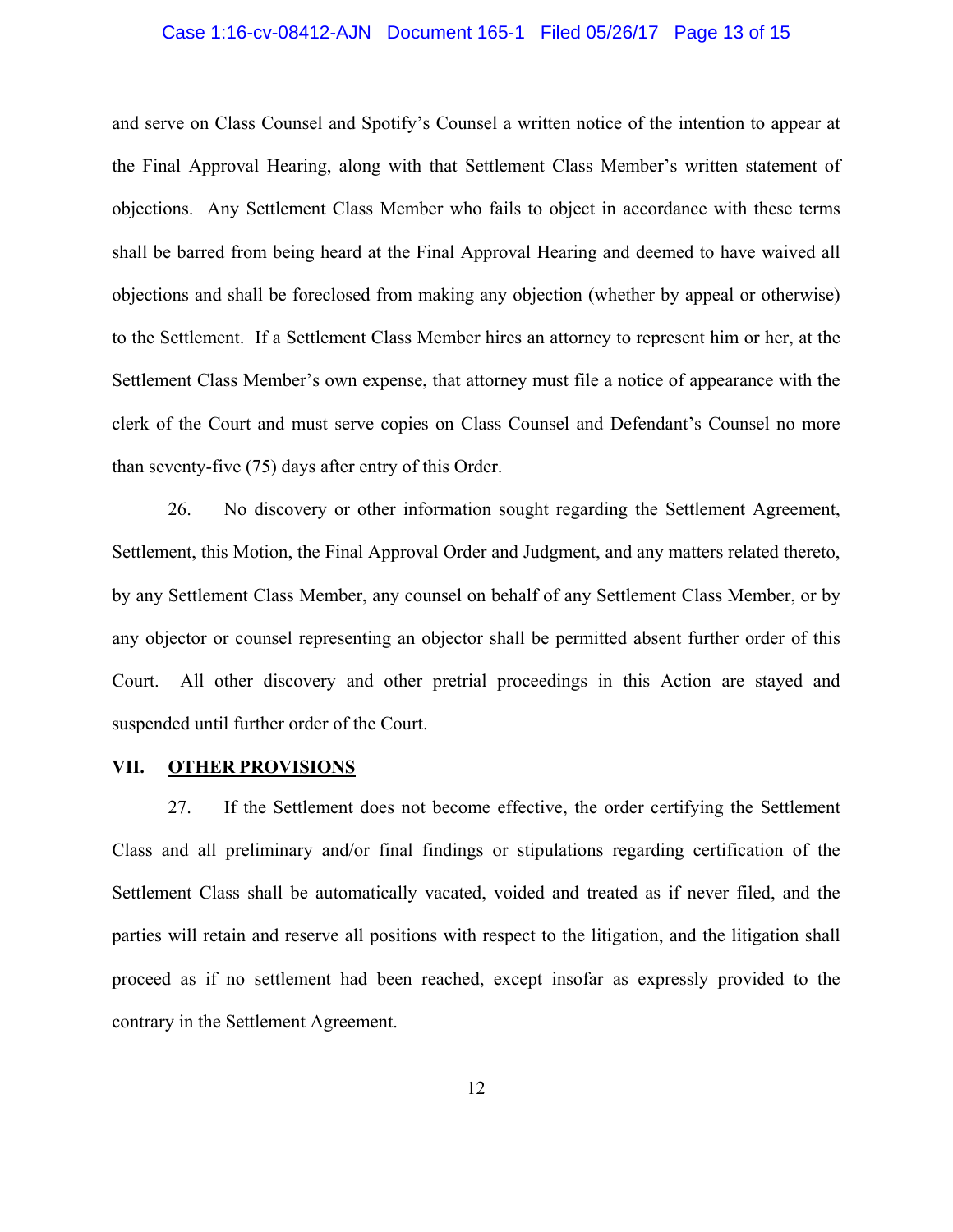## Case 1:16-cv-08412-AJN Document 165-1 Filed 05/26/17 Page 14 of 15

28. The Court finds that Spotify has made no admissions of liability or wrongdoing of any kind associated with the alleged claims in the Complaint. Spotify has made no admission of liability or wrongdoing regarding each and every material factual allegation and all claims asserted against it in the Action. Nothing herein will constitute an admission of wrongdoing or liability, or of the truth of any allegations in the Action. Nothing herein will constitute an admission by Spotify that the Action is properly brought on a class or representative basis, or that classes may be certified, other than for settlement purposes. The Court further finds that the Settlement of the Action, the negotiation and execution of this Settlement, and all acts performed or documents executed pursuant to or in furtherance of the Settlement: (i) are not and will not be deemed to be, and may not be used as, an admission or evidence of any wrongdoing or liability on the part of Spotify or of the truth of any allegations in the Action; (ii) are not and will not be deemed to be, and may not be used as an admission or evidence of any fault or omission on the part of Spotify in any civil, criminal, or administrative proceeding in any court, arbitration forum, administrative agency, or other tribunal; and (iii) are not and will not be deemed to be and may not be used as an admission of the appropriateness of these or similar claims for class certification.

29. All funds held in escrow shall be deemed and considered to be in *custodia legis* of the Court, and shall remain subject to the jurisdiction of the Court until such time as such funds shall be disbursed pursuant to the Settlement or further order of the Court.

///

///